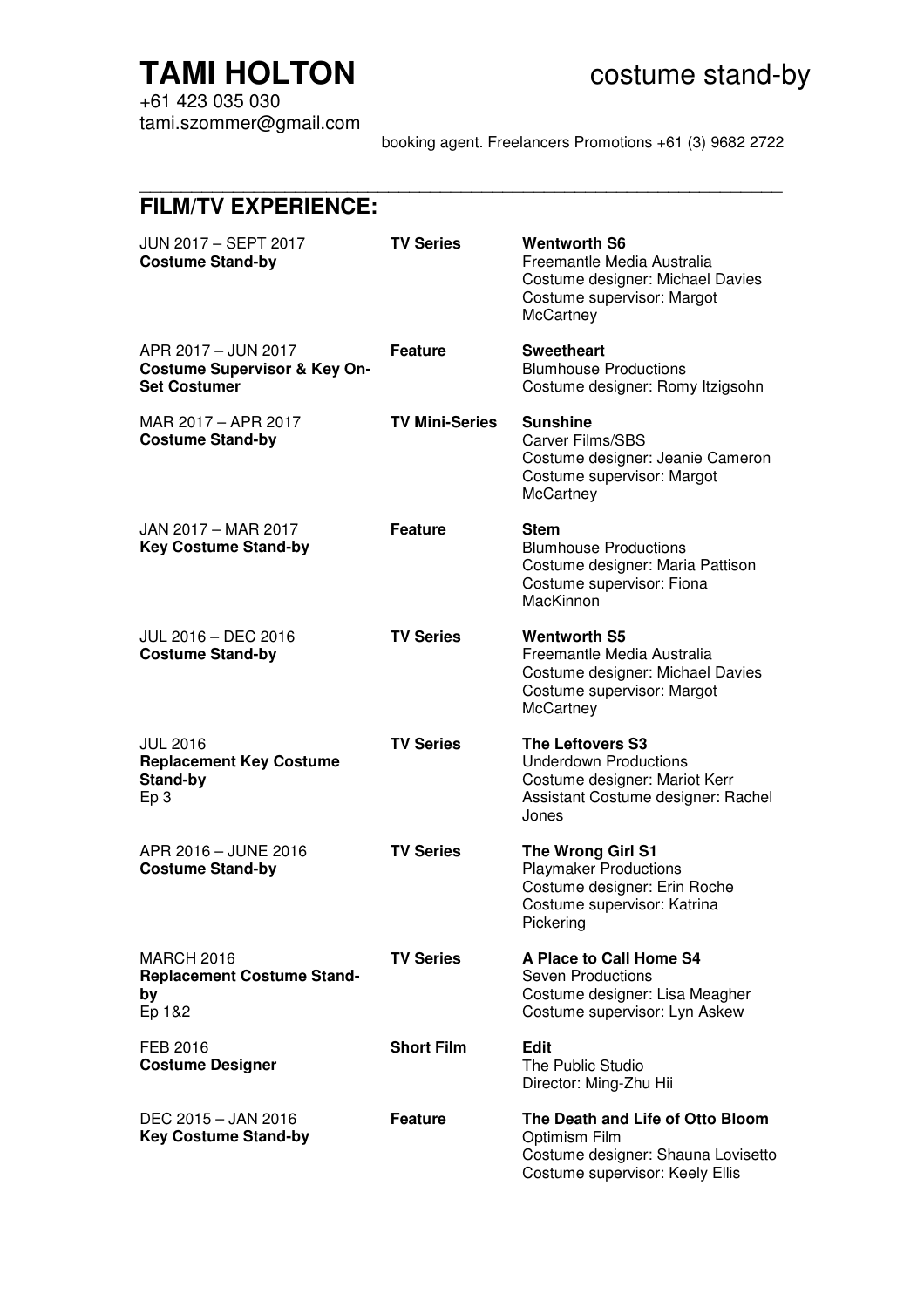# **TAMI HOLTON COSTANDING COSTANDER COSTANDER STANDER TAMIL HOLTON**

+61 423 035 030 tami.szommer@gmail.com

booking agent. Freelancers Promotions +61 (3) 9682 2722

| AUG 2015 - DEC 2015<br><b>Costume Stand-by</b>                           | <b>TV Series</b>      | <b>Wentworth S4</b><br>Freemantle Media Australia<br>Costume designer: Michael Davies<br>Costume supervisor: Margot<br>McCartney                                                          |
|--------------------------------------------------------------------------|-----------------------|-------------------------------------------------------------------------------------------------------------------------------------------------------------------------------------------|
| MAR 2015<br><b>Production &amp; Costume</b><br><b>Designer</b>           | <b>Short Film</b>     | <b>Close Observations of a Single</b><br><b>Subject</b><br>The Public Studio<br>Director: Ming-Zhu Hii                                                                                    |
| MAR 2015 - JUL 2015<br><b>Costume Stand-by</b>                           | <b>TV Series</b>      | <b>House Husbands S4</b><br><b>Playmaker Productions</b><br>Costume designer: Shauna Lovisetto<br>Costume supervisor: Keely Ellis                                                         |
| DEC 2014 - MAR 2015<br><b>Key Extras Costume Stand-by</b>                | <b>TV Mini-Series</b> | <b>Childhoods End</b><br>HayPop Pty Ltd<br>Costume designer: Shareen Beringer<br>Costume supervisor: Mel Dykes                                                                            |
| NOV 2014 - DEC 2014<br><b>Additional Costume Stand-by</b><br>Extras & 2U | <b>Feature</b>        | <b>The Dressmaker</b><br>The Dressmaker Production Pty Ltd<br>Costume designers: Marion Boyce &<br>Margot Wilson<br>Extras Costumes: Jeanie Cameron<br>Costume supervisor: Kerry Thompson |
| OCT 2014 - NOV 2014<br><b>Additional Costume Stand-by</b>                | <b>TV Series</b>      | <b>Winners &amp; Losers S4</b><br><b>Seven Productions</b><br>Costume designer: Kate Seeley<br>Costume supervisor: Chantelle Dixon                                                        |
| JUN 2014 - SEPT 2014<br><b>Costume Stand-by</b>                          | <b>TV Series</b>      | <b>Nowhere Boys S2</b><br>Nowhere Boys 2 Productions Pty Ltd<br>Costume designer: Miranda Flinn<br>Costume supervisor: Keely Ellis                                                        |
| <b>JUN 2014</b><br><b>Costume Finisher</b>                               | <b>TV Mini-Series</b> | <b>The Secret River</b><br>The Secret River Productions Pty Ltd<br>Costume designer: Edie Kurzer<br>Costume supervisor: Fiona<br>MacKinnon                                                |
| JAN 2014 - MAY 2014<br><b>Costume Stand-by</b>                           | <b>TV Series</b>      | <b>House Husbands S3</b><br><b>Playmaker Productions</b><br>Costume designer: Erin Roche<br>Costume supervisor: Katrina<br>Pickering                                                      |
| <b>OCT 2013</b><br><b>Additional Costume Stand-by</b>                    | <b>TV Series</b>      | <b>Wentworth S2</b><br>Freemantle Media Australia<br>Costume designer: Michael Davies<br>Costume supervisor: Margot<br>McCartney                                                          |

\_\_\_\_\_\_\_\_\_\_\_\_\_\_\_\_\_\_\_\_\_\_\_\_\_\_\_\_\_\_\_\_\_\_\_\_\_\_\_\_\_\_\_\_\_\_\_\_\_\_\_\_\_\_\_\_\_\_\_\_\_\_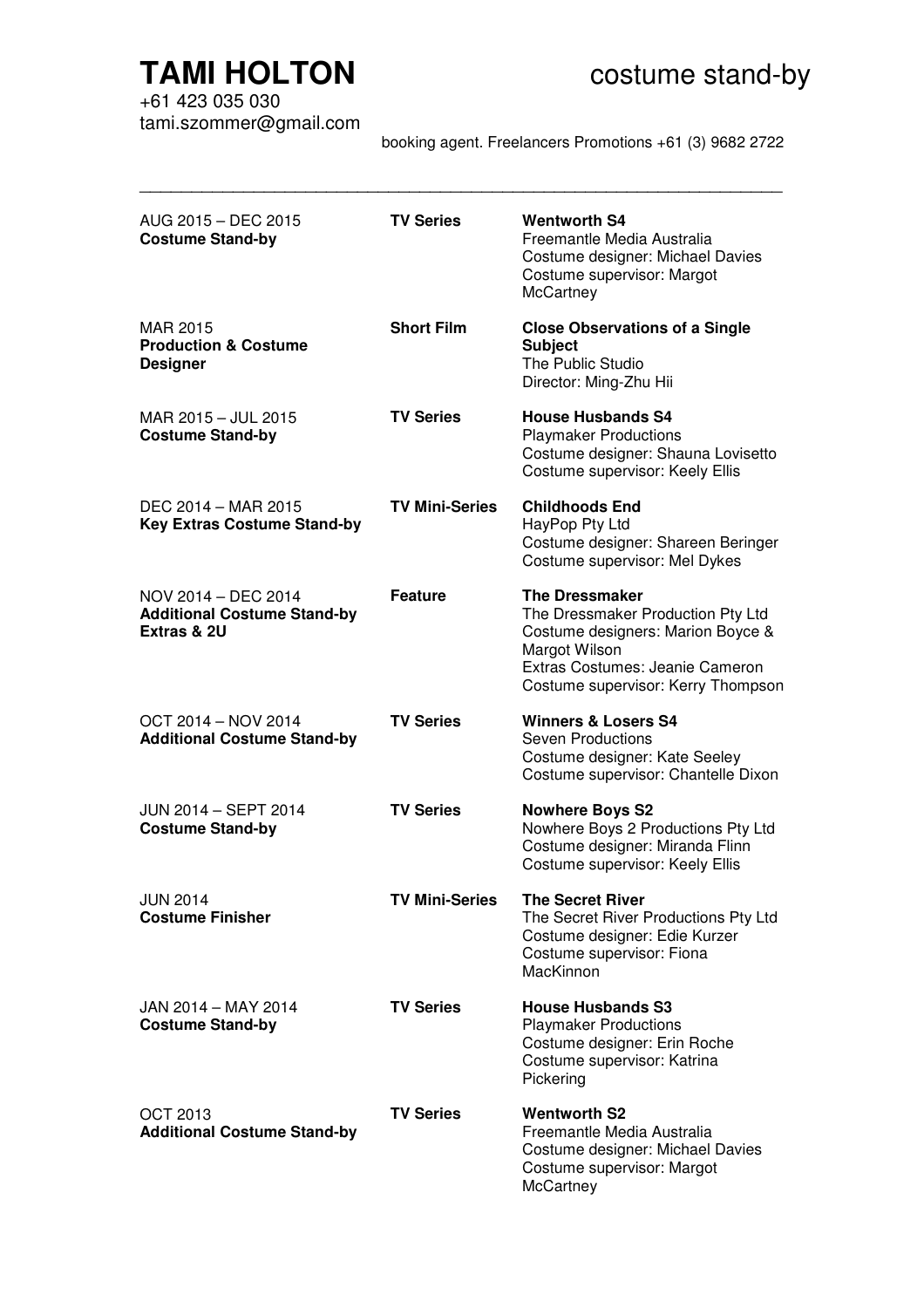# **TAMI HOLTON COSTANDING COSTANDER COSTANDER STANDER TAMIL HOLTON**

+61 423 035 030 tami.szommer@gmail.com

booking agent. Freelancers Promotions +61 (3) 9682 2722

| FEB 2013 - AUG 2013<br><b>Costume Stand-by</b>                  | <b>TV Series</b>                                        | <b>Miss Fisher's Murder Mysteries S2</b><br><b>ABC/Everycloud Productions</b><br>Costume designer: Marion Boyce<br>Co-designer: Gareth Blaha                                                     |
|-----------------------------------------------------------------|---------------------------------------------------------|--------------------------------------------------------------------------------------------------------------------------------------------------------------------------------------------------|
| SEPT 2012 - DEC 2012<br><b>Assistant Costume Stand-by</b>       | <b>TV Series</b>                                        | <b>Underbelly Squizzy</b><br>Screentime Pty Ltd<br>Costume designer: Louise Wakefield<br>Costume supervisor: Kate Seeley                                                                         |
| MAY 2012 - SEPT 2012<br><b>Costume Assistant</b>                | <b>TV Series</b>                                        | <b>House Husbands S1</b><br><b>Playmaker Productions</b><br>Costume designer: Erin Roche<br>Costume supervisor: Michael Davies                                                                   |
| FEB 2012 - APR 2012<br><b>Costume Additional</b>                | <b>Feature</b>                                          | I, Frankenstein<br><b>Hopscotch Features</b><br>Costume designer: Cappi Ireland<br>Costume supervisor: Katherine Milne                                                                           |
| MAR 2012<br><b>Additional Costume Stand-by</b>                  | <b>TV Series</b>                                        | <b>Please Like Me</b><br>ABC <sub></sub><br>Costume designer: Shauna Lovisetto<br>Costume supervisor: Julie Barton                                                                               |
| SEPT 2011 - OCT 2011<br><b>Wardrobe Assistant &amp; Dresser</b> | <b>World Wide</b><br><b>Theatre</b><br><b>Broadcast</b> | Phantom of the Opera 25 <sup>th</sup><br><b>Anniversary</b><br><b>Cameron Mackintosh</b><br>Royal Albert Hall, London, UK<br>Costume associate: Jill Parker<br>Costume supervisor: Ceris Donovan |
| MAR 2011<br><b>Dresser</b>                                      | <b>TV Special</b>                                       | <b>Olivier Awards</b><br><b>BBC</b><br>Theatre Royal Drury Lane<br>London, UK                                                                                                                    |

\_\_\_\_\_\_\_\_\_\_\_\_\_\_\_\_\_\_\_\_\_\_\_\_\_\_\_\_\_\_\_\_\_\_\_\_\_\_\_\_\_\_\_\_\_\_\_\_\_\_\_\_\_\_\_\_\_\_\_\_\_\_

### **TVC's:**

| OCT 2017<br><b>Costume Additional</b> | <b>HOLDEN</b><br><b>Equinox-</b><br><b>Concert</b>      | <b>Otto Productions Pty Ltd</b><br>Dir: Chris Balmond |
|---------------------------------------|---------------------------------------------------------|-------------------------------------------------------|
| JAN 2017<br><b>Costume Stand-by</b>   | <b>TOYOTA</b><br>Toyota Kluger                          | Scoundrel Films<br>Dir: Tim Bullock                   |
| FEB 2016<br><b>Costume Stand-by</b>   | <b>MALT DISTRICT</b><br><b>Caydon Property</b><br>Group | So Productions<br>Dir: Andrew Coyle                   |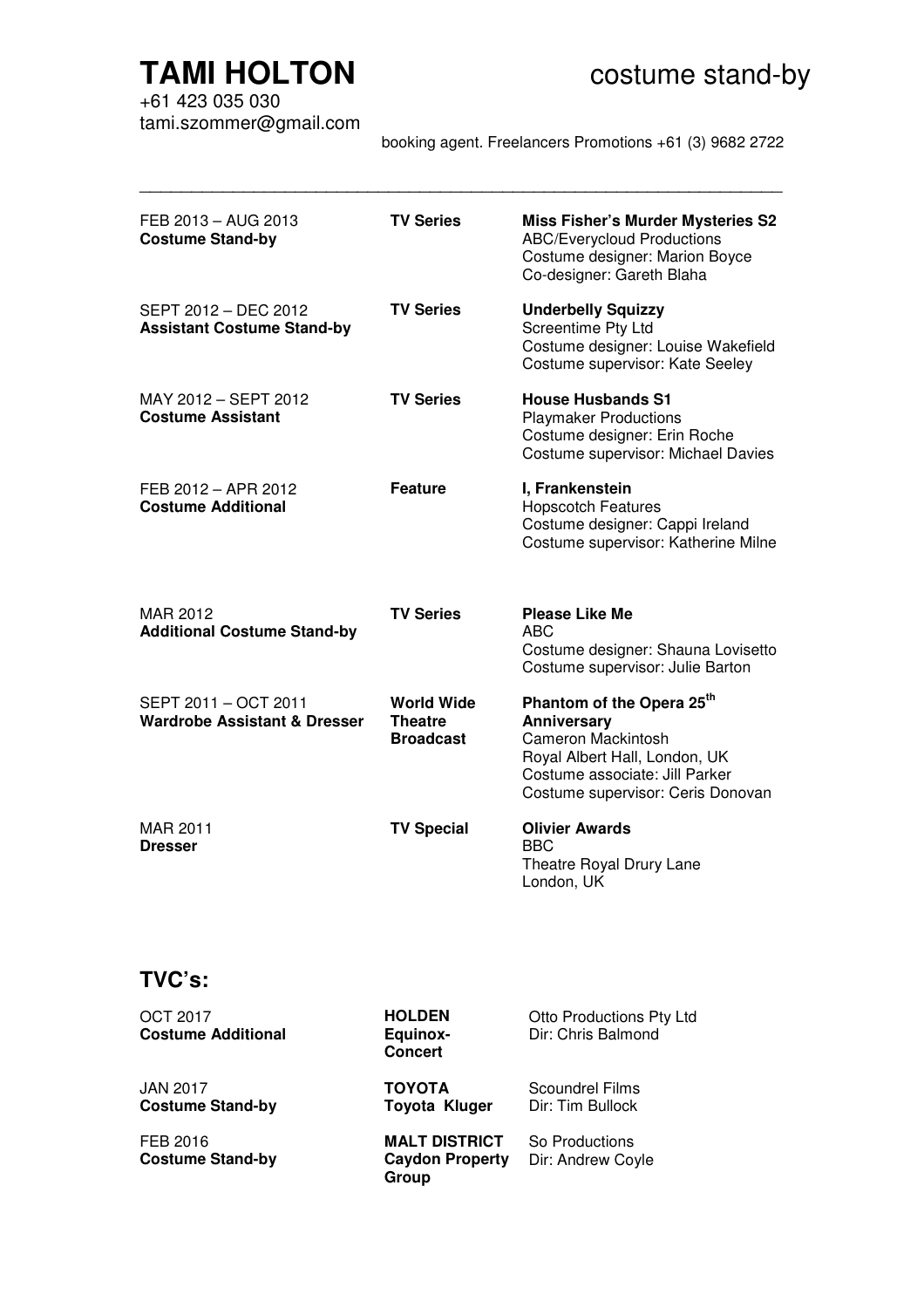# **TAMI HOLTON COSTANDING COSTANDER STANDER**

+61 423 035 030 tami.szommer@gmail.com

booking agent. Freelancers Promotions +61 (3) 9682 2722

Flinders Lane Productions

Dir: Ted Horton

| JUN 2015                                   | <b>WESTINGHOUSE</b>                                       | <b>Infinity Squared</b>                             |
|--------------------------------------------|-----------------------------------------------------------|-----------------------------------------------------|
| <b>Costume Stylist</b>                     | <b>TVC Campaign</b>                                       | Dir: Daniel Reisinger                               |
| <b>DEC 2013</b><br><b>Costume Stand-by</b> | <b>TARGET</b><br><b>Rondelle-Back to</b><br><b>School</b> | <b>Flinders Lane Productions</b><br>Dir: Ted Horton |
| SEPT 2013                                  | <b>COLES</b>                                              | <b>Flinders Lane Productions</b>                    |
| <b>Costume Stand-by</b>                    | <b>MasterCard</b>                                         | Dir: Ted Horton                                     |
| <b>SEPT 2013</b>                           | <b>COLES Help</b>                                         | <b>Flinders Lane Productions</b>                    |
| <b>Costume Stand-by</b>                    | <b>Aust Grow</b>                                          | Dir: Ted Horton                                     |
| JAN 2013                                   | <b>COLES Little</b>                                       | <b>Flinders Lane Productions</b>                    |
| <b>Costume Stand-by</b>                    | <b>Red Quote</b>                                          | Dir: Ted Horton                                     |
| MAY 2012                                   | <b>TARGET Winter</b>                                      | <b>Flinders Lane Productions</b>                    |
| <b>Costume Stand-by</b>                    | Warmer                                                    | Dir: Ted Horton                                     |
| MAY 2012                                   | <b>TARGET Jeans</b>                                       | <b>Flinders Lane Productions</b>                    |
| <b>Costume Stand-by</b>                    | <b>Solutions</b>                                          | Dir: Ted Horton                                     |
| APR 2012                                   | <b>WESTPAC Know</b>                                       | <b>Flinders Lane Productions</b>                    |
| <b>Costume Stand-by</b>                    | How 2                                                     | Dir: Ted Horton/Tony Rogers                         |

\_\_\_\_\_\_\_\_\_\_\_\_\_\_\_\_\_\_\_\_\_\_\_\_\_\_\_\_\_\_\_\_\_\_\_\_\_\_\_\_\_\_\_\_\_\_\_\_\_\_\_\_\_\_\_\_\_\_\_\_\_\_

APR 2012 **Costume Stand-by**

### **COLES Olympic Sports for Schools**

## **THEATRE:**

| SEPT 2006 - JAN 2012<br>Wardrobe Assistant & Dresser    | Her Majesty's<br><b>Theatre</b><br>London, UK                           | <b>Phantom of the Opera</b><br>Cameron Mackintosh<br>Costume supervisor: Jill Parker<br>Wardrobe mistress: Ceris Donovan                            |
|---------------------------------------------------------|-------------------------------------------------------------------------|-----------------------------------------------------------------------------------------------------------------------------------------------------|
| JUL 2009 - JAN 2012<br><b>Costume &amp; Props Maker</b> | Her Majesty's<br>Theatre &<br><b>Royal Albert</b><br>Hall<br>London, UK | Phantom of the Opera & 25 <sup>th</sup><br>Anniversary<br>Cameron Mackintosh<br>Costume supervisor: Jill Parker<br>Wardrobe mistress: Ceris Donovan |
| <b>NOV 2011</b><br><b>Costume Assistant</b>             | <b>The Garrick</b><br>Theatre<br>London, UK                             | Chicago<br><b>Billy Chicago Ltd</b><br>Wardrobe master: Martin Rodges<br>Deputy wardrobe: Laura Flannery                                            |
| <b>OCT 2009</b><br><b>Costume Maker &amp; Assistant</b> | <b>Channel Island</b><br>Tour<br>Channel Island,<br>UK                  | Cats<br><b>Milton Morrissey Productions</b><br>Wardrobe mistress: Nicola Herlihy                                                                    |